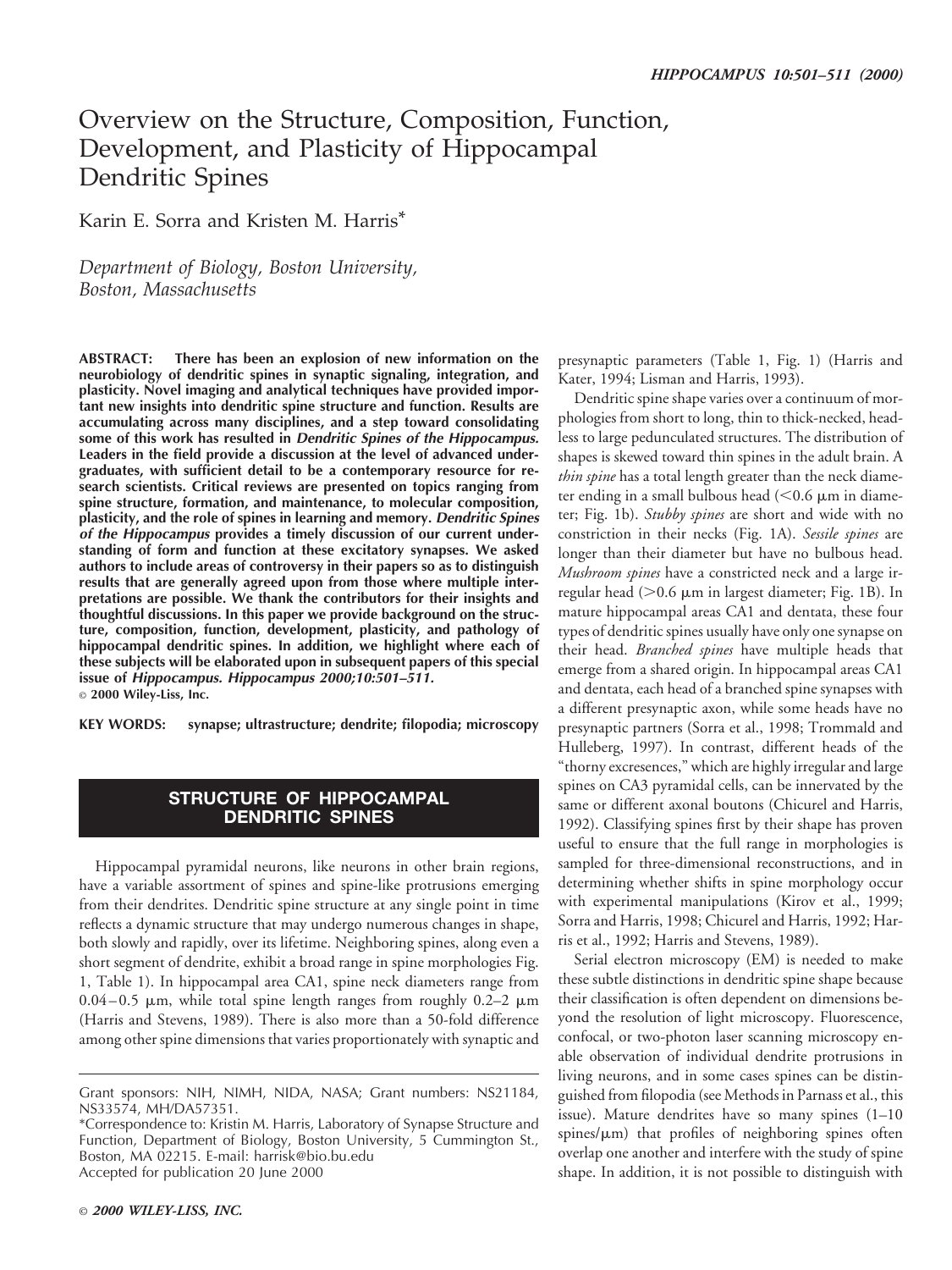

**FIGURE 1. Reconstructed dendrite segment, dendritic spines, and representative electron micrographs (EM) from which the reconstruction was created (rat hippocampus, area CA1). A: Section 59 of the EM series, illustrating a stubby spine (s) with a macular postsynaptic density. B: Section 66 of the EM series, showing thin (t) and**

light microscopy whether dendritic protrusions have a synapse, especially on immature neurons (Fiala et al., 1998). Adding indicator dyes, such as those that respond to calcium influx, facilitates the interpretation that a dendritic protrusion is activated by a synapse, although nonsynaptic calcium channels cannot be ruled out as a possible source. Combining real-time imaging with post hoc serial electron microscopy of identified spines provides an unequivocal approach (see Mackenzie et al., 1999), although reliable labeling of synapses is needed to distinguish neighboring, "unaffected" spines at the EM level. Such an approach also makes it possible to identify whether changes in other subcellular components of the spine are involved. Several papers within this supplement provide further insight into current and future possibilities of combining experimental approaches to link dynamic spine structure with synapse location and composition (see Deller et al., Korkotian and Segal, Matus and Brinkhaus, Muller et al., Parnass

**mushroom-shaped (m) spines along the same dendritic segment. Spine apparatus (sa) is present within the mushroom spine neck, as is a tubule of smooth endoplasmic reticulum (ser) within the thin spine.** mito, mitochondrion within the dendrite. Scale bar (0.5  $\mu$ m) is for A **and B.**

et al., Smart and Halpain, Rao and Craig, and Zhang and Benson, this issue).

## **ORGANELLES IN DENDRITIC SPINES**

Specific spine shapes are also associated with distinct synapse morphologies and subcellular organelles. Below, the structure of spine organelles is described, followed by a brief overview of their molecular composition.

### **Postsynaptic Density**

Working from the synapse to the origin of the spine with the dendrite, the first organelle encountered is a dense thickening,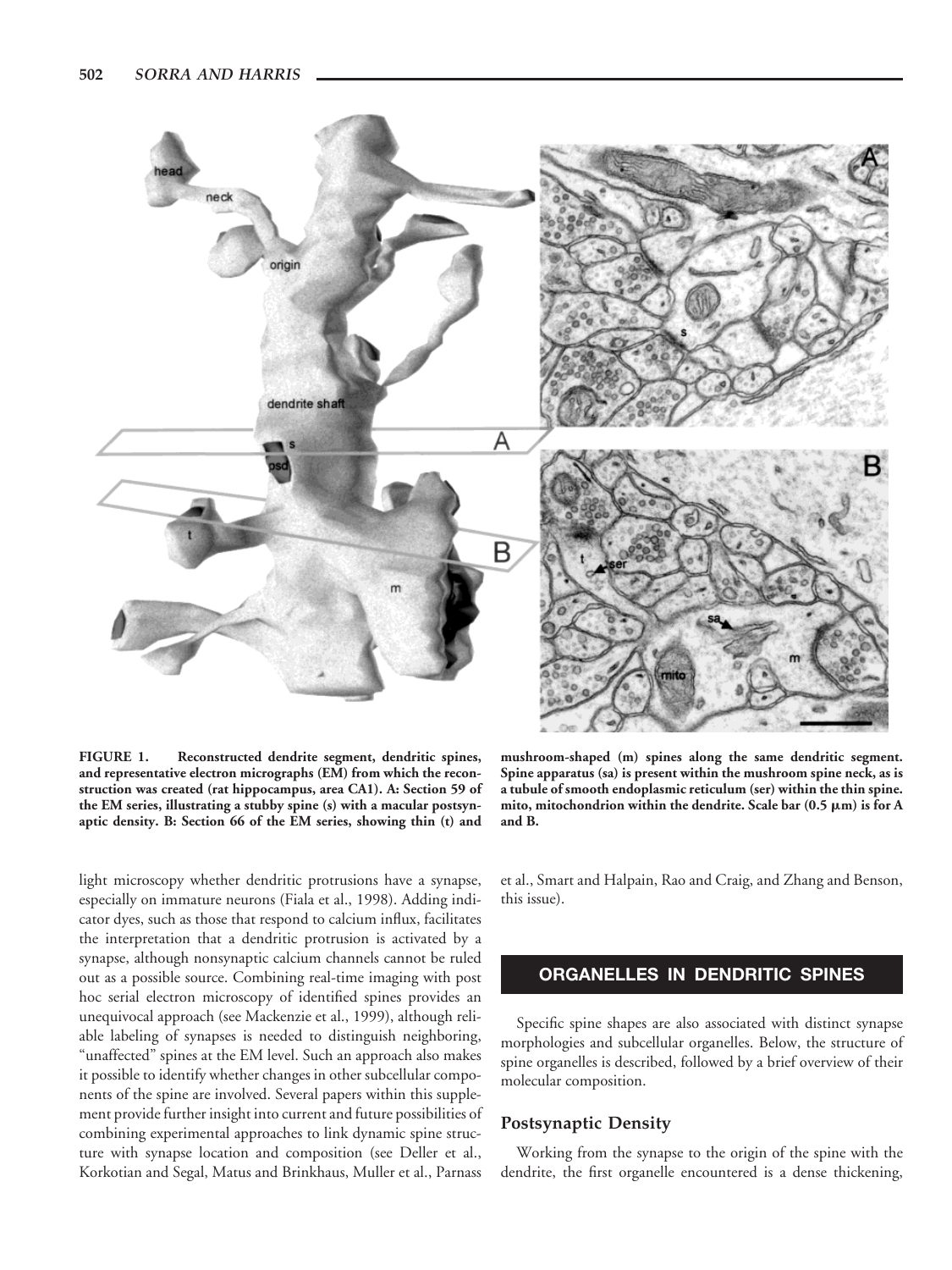#### *TABLE 1.*

|                                       | Dentate gyrus <sup>a</sup> | Area CA3 <sup>b</sup> | Area CA1 <sup>c</sup> |
|---------------------------------------|----------------------------|-----------------------|-----------------------|
| Neck diameter (μm)                    | $0.09 - 0.54$ <sup>*</sup> | $0.20 - 1.00$         | $0.038 - 0.46$        |
| Spine length $(\mu m)$                | $0.20 - 1.78$              | $0.60 - 6.50$         | $0.160 - 2.13$        |
| Spine volume $(\mu m^3)$              | $0.003 - 0.23$             | $0.13 - 1.83$         | $0.004 - 0.56$        |
| Head volume only $(\mu m^3)$          |                            |                       | $0.003 - 0.55$        |
| Postsynaptic density area $(\mu m^2)$ | $0.003 - 0.23$             | $0.01 - 0.60$         | $0.008 - 0.54$        |
|                                       |                            |                       |                       |

|  |  |  |  | Ranges in Dimensions of Hippocampal Dendritic Spines and Their Synapses |  |  |  |  |
|--|--|--|--|-------------------------------------------------------------------------|--|--|--|--|
|  |  |  |  |                                                                         |  |  |  |  |

\*Ranges in neck diameter were calculated from published values of average cross-sectional area based on the formula  $\pi r^2$ .

<sup>a</sup>Trommald and Hulleberg, 1997.

b Harris and Kater, 1994; Chicurel and Harris, 1992.

c Harris and Stevens, 1989.

called the postsynaptic density (PSD). The PSD is attached under the surface of the spine membrane either at the top or side of the spine head, across from a vesicle-containing presynaptic axon. The PSD ranges in shape from a simple disc (macular PSD) or a perforated annulus (perforated PSD), to a highly irregular or segmented structure (Fig. 2). PSD dimensions are proportional to total spine volume, number of presynaptic vesicles, and quantity of organelles within the spine (Spacek and Harris, 1997; Harris et al., 1992).

### **Smooth Endoplasmic Reticulum (SER) and Polyribosomes**

SER is an organelle of elongated, flattened, or enlarged cisternae found in about half of the hippocampal dendritic spines. Spine SER is continuous with SER of the dendrite (Spacek and Harris, 1997). SER likely regulates the concentration of calcium in spines (see Spine Functions, below). In about 1 in 15 mature dendritic spines, the SER elaborates into a structure called the "spine apparatus" (Fig. 1B; see also Deller et al., this issue; Spacek and Harris, 1997; Westrum et al., 1980). In hippocampal area CA1, the spines containing a spine apparatus are large and mushroom-shaped, with a perforated or irregular PSD (Spacek and Harris, 1997). The spine apparatus is composed of stacks of SER laminated with densely stained material. Polyribosomes, rough endoplasmic reticulum (RER), and smooth vesicles are also frequently in spines with a spine apparatus (see Synapse Web, Boston University, http:// synapses.bu.edu). The function of the spine apparatus is unknown. However, its ultrastructure suggests that it may be involved in the synthesis of membrane-bound proteins and their transport, similar to the RER and Golgi apparatus in the cell soma. Polyribosomes also occur freely in the dendritic spine cytoplasm (see Fig. 3E) (Chicurel et al., 1993; Steward and Reeves, 1988; Steward and Levy, 1982; Synapse Web, Boston University, http://synapses. bu.edu).

#### **Endosomal-Lysosomal Pathway**

Coated vesicles, endosomes, and multivesicular bodies are also found, particularly in the large dendritic spines (Spacek and Har-



**FIGURE 2. Diversity in postsynaptic densities (PSDs) on hippocampal dendritic spines. Electron micrographs of a macular (A), perforated (B), and segmented (C) PSD. Arrowheads indicate darkstaining PSD from the postsynaptic side of the synapse. D–F: Threedimensional reconstructions, showing a full range of PSD morphologies. Reconstructions are illustrated en face. Scale bar in A and D, 0.5** m**m.**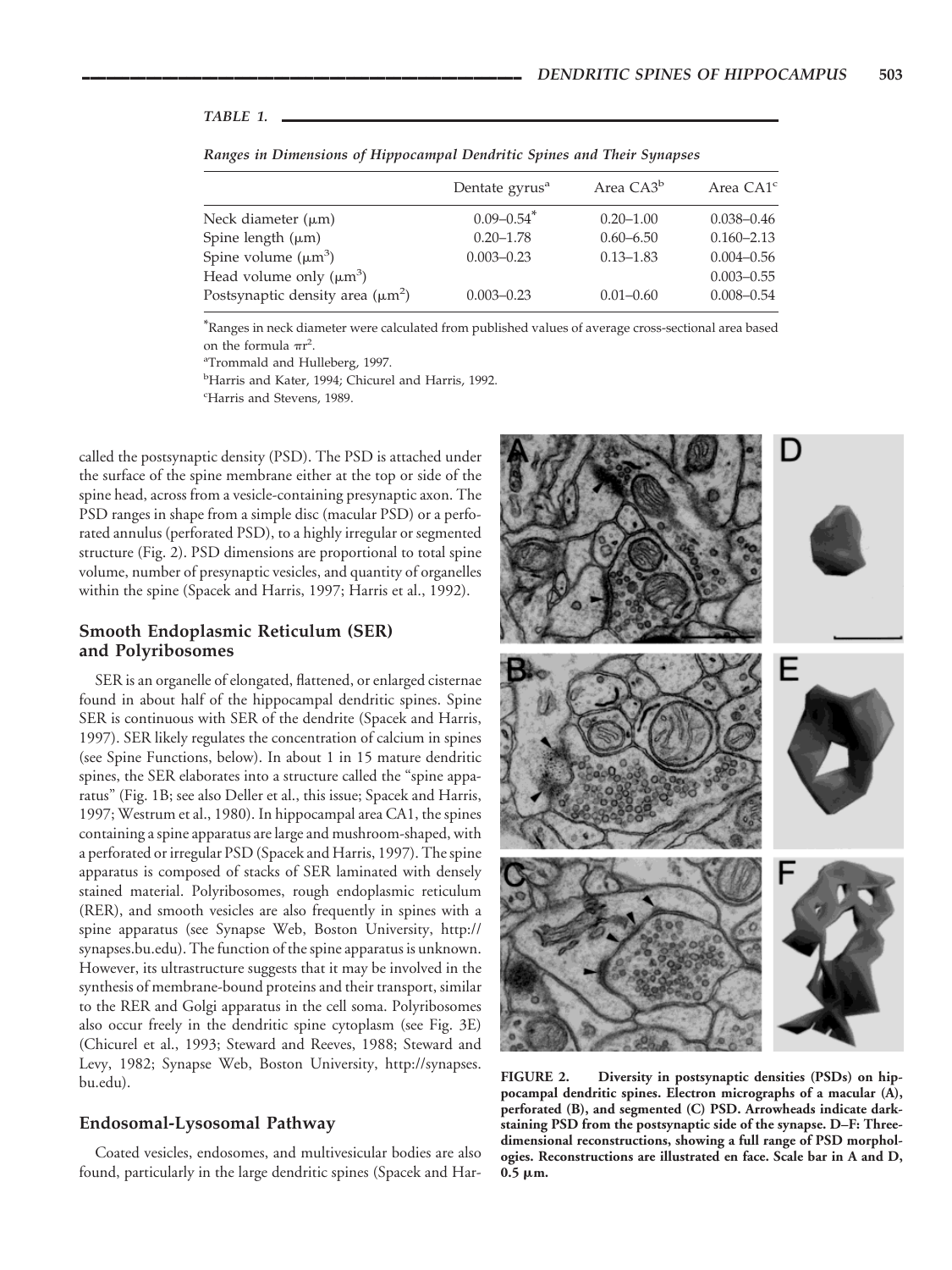## A. Enhanced Connectivity between Neurons



**B. Synaptic Transmission** 

C. Voltage Amplification and Associativity





E. Local Protein Synthesis



D. Molecular Compartmentalization



**FIGURE 3. Dendritic spine function. A: Spines exist to increase the packing density of synapses. Schematic illustrates a cross section through two dendrites (shaded), one without and one with dendritic spines. Convolution and interdigitation of dendrite, axon, and spine membranes support more synapses. B: Spines exist as principal sites of excitatory synaptic transmission. C: Spines exist to amplify electrical potential at the synapse and promote associativity among neighboring synapses. Spine shape and resistance of the spine neck may influence potential (V) generated by synaptic activation. D: Spines exist as**

**molecular compartments. Smooth endoplasmic reticulum (tubules), calcium, and a myriad of other signaling mechanisms (stippling) are recruited in response to synaptic activation (asterisk). E: Three-dimensional reconstruction of thin spines emerging from a dendrite. Polyribosomes (black dots) are most frequent at the base of dendritic spines, although they can also occur within them (see thin spine at bottom). Areas of synaptic membrane are shown in dark gray (rat hippocampus, area CA1).**





modulatory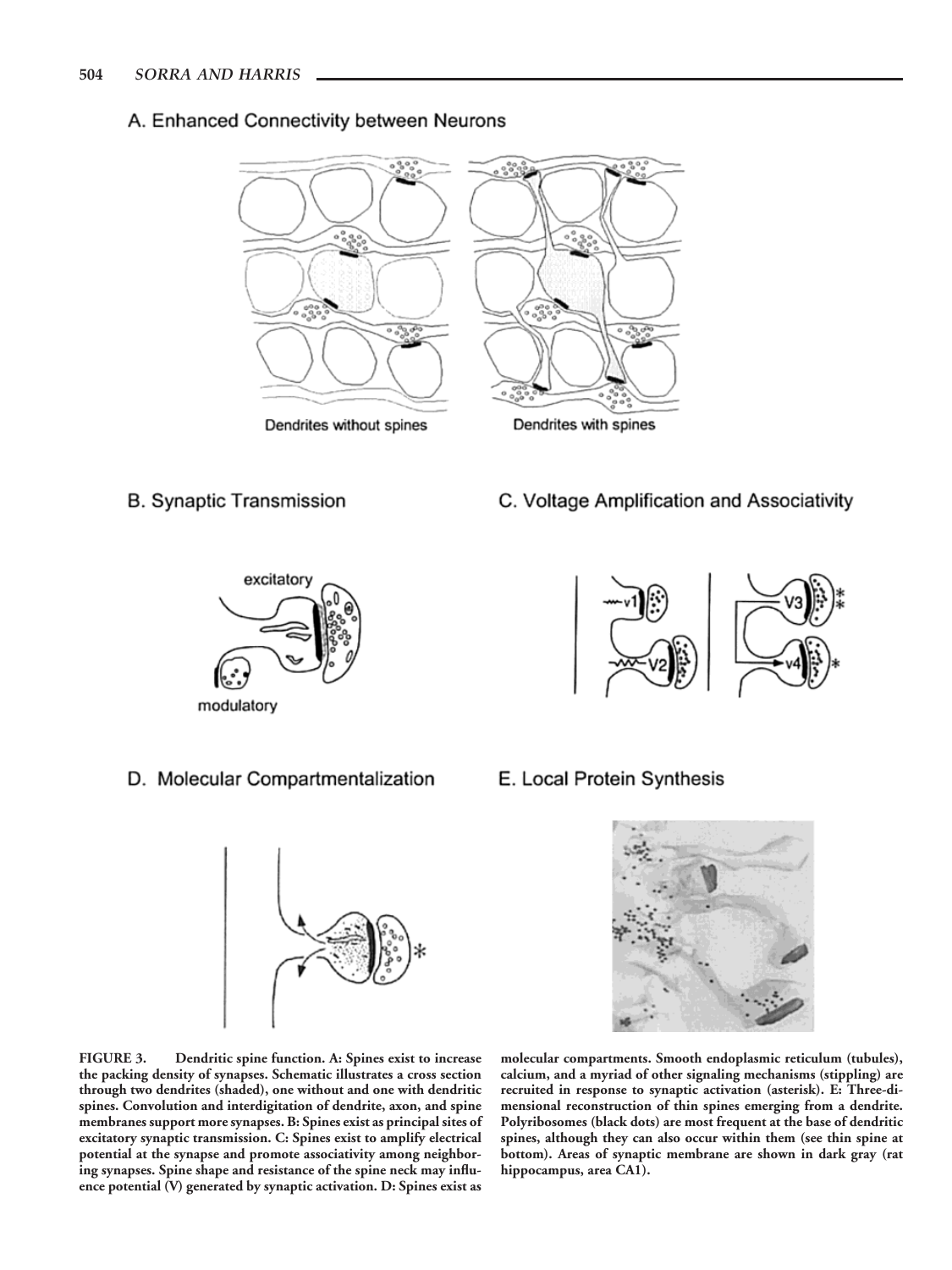ris, 1997). Endosomes are distinguished from the SER by their more tubular structure and a direct connection with coated vesicles and multivesicular bodies. Thus, local degradation of proteins can occur within dendritic spines.

#### **Mitochondria**

Mitochondria are conspicuously absent from most dendritic spines, though they are abundant within dendrites (Fig. 1). In the hippocampus, mitochondria have only been detected in the largest, complex spines of area CA3 (Chicurel and Harris, 1992). To generate the energy needed for signal transduction in the spine, ATP from dendritic mitochondria may diffuse into the spine, or glycolytic production of ATP may occur directly at the synapse (Wu et al., 1997).

#### **Cytoskeleton**

Hippocampal dendritic spines have an actin-based cytoskeleton that is distinguished from dendritic cytoskeleton by the absence of microtubules and intermediate filaments (Kaech et al., 1997; Markham and Fifkova, 1986; Cohen et al., 1985; Matus et al., 1982). Occasionally, the larger CA3 dendritic spines have one or more microtubules within them (Chicurel and Harris, 1992). The cytoskeleton in spines, as is the case for many actin-based structures, participates in rapid changes in form. Rao and Craig (this issue) compare the spine cytoskeleton to other actin-based structures including lamellopodia, filopodia, microvilli, and stereocilia.

A major extension of this research is to determine the molecular basis of spine motility. Smart and Halpain (this issue) discuss relevant "pools" of actin filaments, and growing numbers of actinregulatory proteins are reviewed. Matus and Brinkhaus (this issue) present findings to the effect that different glutamate receptors interact with spine motility. Synaptopodin, a novel cytoskeletal protein, is uniquely positioned to influence spine dynamics and is discussed by Deller et al. (this issue). In addition, Rac signal transduction is a likely pathway by which extracellular cues are transduced to intracellular signals, resulting in changes to spine shape (Nakayama and Luo, this issue). Collectively, these data provide insight into whether actin-based changes in spine form alter synapse function.

## **MOLECULAR COMPOSITION OF DENDRITIC SPINES AND THEIR SYNAPSES**

Several papers in this issue provide detailed analyses of the molecular composition and function in dendritic spines (see Zhang and Benson; Rao and Craig). Here we provide a brief overview in relationship to the structural components described above.

#### **Synaptic Membrane**

Dendritic spines contain a complex mixture of ions, lipids, proteins, and other signaling molecules. The most widely studied proteins have been those in the PSD. Hippocampal PSDs contain

receptors, calcium/calmodulin-dependent kinase II (CaMK II), and a myriad of signaling and structural proteins (Walikonis et al., 2000; Ziff, 1999; Kennedy, 1998). For example, there are at least four distinct classes of glutamate receptors including, N-methyl-D-aspartate (NMDA), a-amino-3-hydroxy-5-methyl-4-isoxazolepropionate (AMPA), kainate, and metabotropic glutamate receptors (mGluRs), which occur at discrete locations within the synaptic membrane (Racca et al., 2000; Nusser et al., 1998; Baude et al., 1995). NMDA receptors are located in the center of the PSD and are found at most hippocampal synapses (Racca et al., 2000). AMPA glutamate receptors are more evenly distributed across the surface of the PSD, though they are detected in fewer hippocampal synapses, especially during development (Lujan et al., 1996). Metabotropic glutamate receptors cluster at the outer edges of the PSD and are detected in about half of the hippocampal synapses (Lujan et al., 1996).

#### **Cell-Adhesion Junctions**

Cell-adhesion junctions, also known as "puncta adherentia," occur between the presynaptic axon and postsynaptic dendritic spine at the edges of the PSD in about 33% of CA1 synapses (Spacek and Harris, 1997). Puncta contain molecules distinct from the PSD such as the neural-cell adhesion molecule (NCAM), cadherins, catenins, and nexilin (Ohtsuka et al., 1998; Uchida et al., 1996). The mGluRs also occur at the edges of the PSD close to (or at) the puncta adherens. Puncta adherens can be confluent with SER in the spines. Hence, mGluRs and their associated Homer proteins are positioned to trigger release of  $Ca^{2+}$  from SER, via phosphinositide or ryanodine receptors on the SER (Fagni et al., 2000; Tu et al., 1998; Brakeman et al., 1997).

### **Receptor Clustering and Targeting Molecules**

In addition to receptors, the PSD contains specific proteins that bind receptors. The PSD-95 protein and guanylate kinase-associated proteins (GKAPs) are major contributors to glutamate receptor clustering on the spine head (Kim and Huganir, 1999; Rao et al., 1998; Kim et al., 1997). Other clustering proteins have been identified and are differentially associated with either the NMDA, AMPA, or metabotropic glutamate receptors. For instance, PSD-95/SAP90, PSD-93/Chapsyn, and SAP-102 have been identified and bind directly to NMDA receptor subunits (Brenman et al., 1996; Kim et al., 1996; Lau et al., 1996; Muller et al., 1996; Kornau et al., 1995; Cho et al., 1992; Kistner et al., 1993). On the other hand, SAP97, another member of the "synapse-associated" family of proteins, binds to AMPA receptors in vitro (Leonard et al., 1998). Other protein-protein interactions relevant to receptor targeting are being uncovered both early in development and in adults (Sans et al., 2000; Rao et al., 1998). Rao and Craig (this issue) review a model of PSD assembly at developing hippocampal synapses.

Thus the diversity in composition of organelles and molecules among dendritic spines provides evidence for their functional diversity.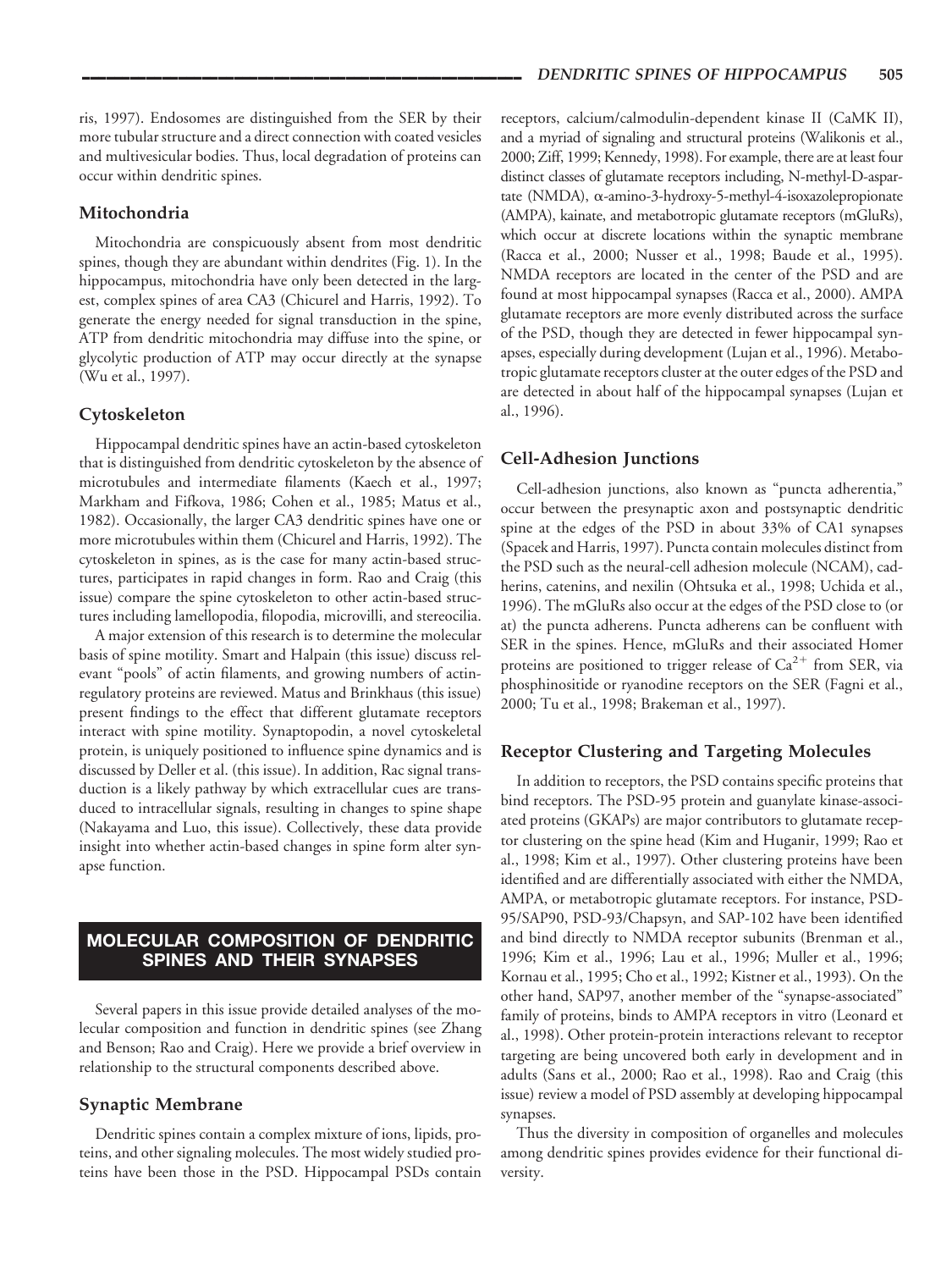## **DENDRITIC SPINE FUNCTIONS**

## **Spines Increase the Packing Density of Synapses (Fig. 3A)**

Dendritic spines likely evolved to support the vast number of synapses that occur between individual neurons (Fiala and Harris, 1999). Flatworms (*Planaria*) are the simplest organisms possessing bilateral symmetry and a primitive brain. Several different types of planarian neurons have dendritic spines (Reuter and Gustafsson, 1995; Sarnat and Netsky, 1985; Keenan et al., 1981). Other invertebrate neurons also exhibit spine-like structures including honeybee Kenyon cells, and neurons of the squid giant synapse (Brandon and Coss, 1982; Young, 1973), and thus dendritic spines appeared well before the evolution of complex mammalian brains. Dendritic spines allow dendrites to reach beyond their surface to synapse with axons  $1-2 \mu m$  away. In neuropil densely packed with axons and dendrites, the extension of dendritic spines allows increased synaptic density. Consider the simple case of an orthogonal relationship between dendrites and axons (Fig. 3A). In any one plane there can be only two synapses, one on each side of a dendrite without spines. Dendrites with spines can reach beyond to connect with axons in adjacent rows, thereby at least doubling the density of possible connections. In addition, the dendritic spines allow efficient interdigitation between neighboring processes, thereby achieving the high synapse packing density in the neuropil.

## **Spines Are Sites for Excitatory Synaptic Input (Fig. 3B)**

Hippocampal spines are primarily sites of excitatory glutamatergic synaptic transmission (Fig. 3B). Hippocampal spines differ from spines in other brain regions (Groves et al., 1994; de Zeeuw et al., 1990; Gerfen, 1988; Spacek and Hartmann, 1983), because they rarely have inhibitory or peptidergic modulatory synapses on them (Trommald and Hulleberg, 1997; Harris and Stevens, 1989). Instead, these modulatory synapses tend to be located on the neighboring dendritic shaft or cell soma in the hippocampus.

## **Spine Neck Constrictions Amplify Voltage at the Synapse and Facilitate Associativity Between Synapses (Fig. 3C)**

Many biophysical models suggest that spine necks can slow charge-transfer from the synapse to the parent dendrite (Segev and Rall, 1988, 1998). Hence there is a larger potential in the spine head for a transient period after synaptic activation which facilitates the opening of voltage-dependent channels. Most spines are not long or thin enough to prevent the eventual transfer of charge from the synapse to the parent dendrite, where it would be transferred to neighboring spine synapses (Svoboda et al., 1996; Harris and Stevens, 1989). This shared potential could facilitate associativity during weak and strong coactivation among neighboring spine synapses (Shepherd, 1996; Harris and Kater, 1994).

## **Spines Provide Synapse Specificity Via Molecular Compartmentalization and Local Protein Synthesis (Fig. 3D,E)**

Imaging experiments show that spines compartmentalize calcium such that localized changes in intracellular calcium at an active synapse do not spread to neighboring inactive synapses (Yuste and Denk, 1995; Guthrie et al., 1991; Muller and Connor, 1991). Spine shape and size likely contribute to differences in calcium kinetics (see Korkotian and Segal, this issue; Majewska et al., 2000), and these kinetic differences translate into different signaling events at the synapse. Such localized changes in spine calcium result from influx through voltagegated or ligand-gated ion channels (e.g., NMDA receptors), or release from intracellular stores (SER). Depending on the source or change in intraspine calcium, different signaling mechanisms may be evoked (Berridge, 1998). Recent evidence suggests that elevated calcium is sufficient to alter spine length, thereby coupling compartmentalization with an overall change in spine structure (Korkotian and Segal, 1999).

Polyribosomes localized to postsynaptic sites provide a substrate for local and spine-specific translation of proteins (Fig. 3E). Certain patterns of synaptic activation regulate rapid targeting of receptor proteins to dendritic spines (Shi et al., 1999). Perhaps a polyadenylation signal regulates protein synthesis within, and/or mRNA translocation to certain spines and not others (Wells et al., 2000).

## **FORMATION OF DENDRITIC SPINES**

#### **Spine Formation During Development**

Hippocampal dendrites display numerous filopodia, some of which have synapses on them during the first 2–3 postnatal weeks (Fiala et al., 1998; Papa and Segal, 1996; Ziv and Smith, 1996). Filopodia are dendritic specializations that can be difficult to distinguish from dendritic spines at the light microscopic level (including confocal and two-photon laser scanning microscopy). Electron microscopic evaluation shows that filopodia are typically long and have a darker cytoplasm than spines. In addition, filopodia usually end in a pointy rather than a bulbous head, and can be much longer than mature dendritic spines (Fiala et al., 1998). In long-term organotypic cultures, filopodia extend and retract with a half-life of about 10 min (Wong and Wong, 2000; Dailey and Smith, 1996; Ziv and Smith, 1996). Recent studies show that filopodia are also quite transient in acute hippocampal slices (Parnass et al., this issue) and in the intact cortex from young animals (Lendvai et al., 2000). Even when filopodia are relatively abundant during the early postnatal period, only about 25% of synapses occur on them; the other 75% occur directly on dendritic shafts. These findings suggest that filopodia are precursors to shaft synapses, which then mature into dendritic spines (Fig. 4) (Fiala et al., 1998; Harris et al., 1992).

#### **Spine Formation in the Mature Hippocampus**

Mature hippocampal neurons also produce new dendritic spines. For example, new dendritic spines are generated within a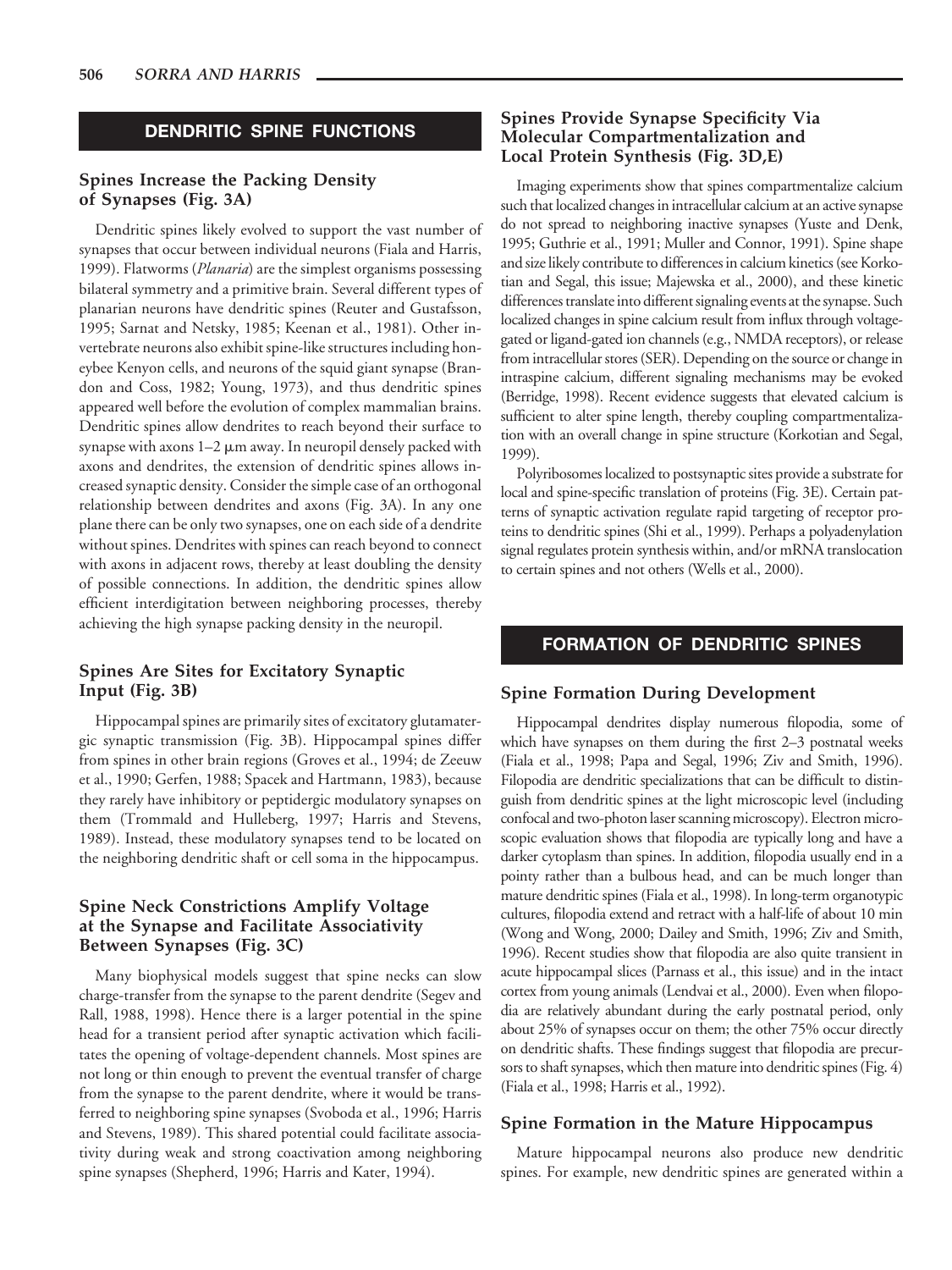

**FIGURE 4. Spine formation during development. Possible mechanisms by which filopodia support stubby/shaft synapse or spine formation. A: Synapses form on the receptive surface of filopodia (gray). B: Filopodia retract, followed by stabilization of the synapse on a stubby protrusion. C: Synapse stabilization ensues via maturation of a dendritic spine.**

few hours after preparing adult hippocampal slices compared to perfusion-fixed hippocampus in vivo (Kirov and Harris, 1999; Kirov et al., 1999). New spines form and regress during estrus in the cycling female rat (Woolley and McEwen, 1993; Woolley et al., 1990), and during hibernation and awakening (Popov et al., 1992). Environmental enrichment leads to the preservation or formation of more dendritic spines (Rampon et al., 2000). Where spine formation on mature neurons has been studied with serial EM, the new spines are consistently found to make synapses with preexisting axonal boutons, forming structures called multiple synapse boutons. It remains to be determined whether synaptogenesis in the mature brain also involves transient filopodia.

## **PLASTICITY IN DENDRITIC SPINE STRUCTURE**

Plasticity describes changes in dendritic spine number or morphology. Both the type and degree of plasticity may differ with age, brain region, and experimental conditions. It is also important to distinguish the motility of existing dendritic spines from the formation of new dendritic spines or protrusions (as described above), because motility at existing spines certainly has functional implications quite different from the formation or loss of dendritic spines.

#### **Long-Term Potentiation**

Long-term potentiation (LTP) is a long-lasting enhancement of synaptic transmission, widely thought to be a candidate learning and memory mechanism mediated in part by changes in spine number or structure (Malenka and Nicoll, 1999; Bliss and Collingridge, 1993; Bliss and Lomo, 1973). During development, new dendritic protrusions form in the vicinity of local synaptic potentiation and last for at

least an hour and up to several hours in vitro (Engert and Bonhoeffer, 1999; Maletic-Savatic et al., 1999). In contrast, no long-lasting change in total spine number occurs after LTP in mature neurons (Sorra and Harris, 1998), but instead mature neurons undergo extensive spine proliferation when synapses are globally silenced (Fig. 5) (Kirov and Harris, 1999). At the other extreme, intense activation of immature or mature hippocampal neurons leads to a loss of dendritic spines (Korkotian and Segal, 1999; Halpain et al., 1998; Jiang et al., 1998; Drakew et al., 1996).

Historically it has been difficult to ascertain the morphological basis of LTP, because newly potentiated synapses cannot be distinguished from previously potentiated, depressed, or inactive synapses (Sorra and Harris, 1998). Clearly an unbiased anatomical marker of synapses reflecting these variable states of activation is needed. A first step towards activity-dependent labeling of synapses for serial electron microscopy that have undergone LTP was recently completed (see Muller et al., this issue). The approach involved detection of a calcium precipitate in the spine apparatus (e.g., SER) of activated synapses. As pointed out by the investigators, the study was limited to the evaluation of spines that contain a spine apparatus ( $\sim$ 10% of spines), because only these show a detectable increase in the calcium precipitate. By 10 min after onset of potentiation, there began a transient upregulation of perforated synapses lasting about 30 min. Later, the frequency of synapses on multiple synapse boutons increased. While this research provides new insights about a small subset of hippocampal synapses, a label is needed to mark the activation or potentiation status of all synapses to unravel the role of spine structural plasticity with LTP.

#### **Learning and Memory**

The concept of synaptic and spine plasticity as a mechanism of learning and memory was first introduced over a century ago. Modern gene-targeting approaches have produced mice lacking AMPA or NMDA receptor subunits (Rampon et al., 2000; Tang et al., 1999; Zamanillo et al., 1999). Mice lacking AMPA receptor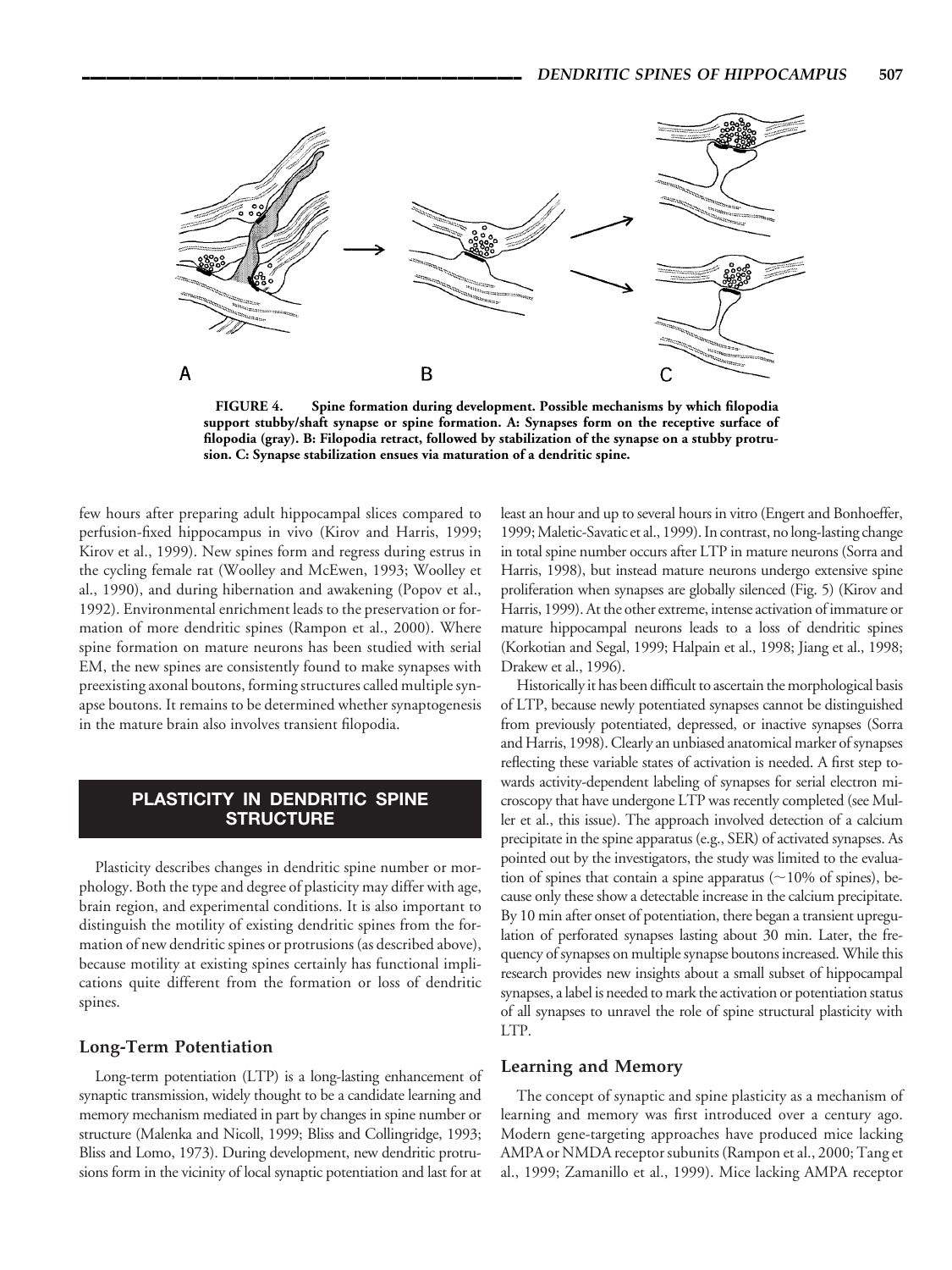

**stable or (b) change their frequency based on the level of activation within the neuropil. b: Reduced synaptic activation leads to new spines (lower arrowhead) and/or filopodia (upper arrowhead), and more synapses on multiple synapse boutons (asterisks).**

subunit GluR-A appear to develop normal hippocampal synapses that do not express LTP, yet spatial learning is preserved (Zamanillo et al., 1999). Mice that selectively lose NMDA-receptor expression in hippocampus also fail to express LTP and exhibit profound impairment during learning and memory tasks (Rampon et al., 2000; McHugh et al., 1996; Tsien et al., 1996). This deficit, however, appears to be overcome by rearing NMDA receptor knockout mice in "enriched" environments that produce more dendritic spines in an NMDA-independent fashion (Rampon et al., 2000). Implications for these findings are discussed further by Rampon and Tsien (this issue).

### **Spine Pathology**

Dendritic spines are absent or their structure is grossly distorted in the brains of individuals suffering from a variety of neurological diseases, including developmental disorders that lead to mental retardation such as Down's syndrome, inherited metabolic diseases, fetal alcohol syndrome, and fragile X syndrome (Comery et al., 1997; Kamei et al., 1992; Hinton et al., 1991; Huttenlocher, 1991; Ferrer and Gullotta, 1990; Takashima et al., 1981, 1989; Galofre et al., 1987; Becker et al., 1986; Suetsugu and Mehraein, 1980; Marin-Padilla, 1972, 1976; Purpura, 1974, 1975). One common feature in these developmental conditions is a failure to convert from filopodia to dendritic spines, leaving the adult dendrites in an immature state. On the other extreme later in life, dendritic spines are lost or distorted after seizures, strokes, dementia, brain tumors, and chronic alcoholism (Jiang et al., 1998; Belichenko and Dahlstrom, 1995; Multani et al., 1994; Ferrer et al., 1991; Catala et al., 1988; Spacek, 1987; Scheibel et al., 1974).

These pathological differences amplify the important role for maturation of dendritic spine morphology in normal brain function. Spine loss and other dendritic abnormalities in epilepsy are presented in detail in this issue by Swann et al. Synaptic modifications due to transient ischemia are discussed by Martone et al. (this issue).

One explanation for such neuropathology is that dendritic spines may protect neurons from excitotoxicity by isolating elevated calcium to the vicinity of the synapse, where it is needed for signal transduction. Ion exchangers, smooth endoplasmic reticulum, and cytoplasmic buffers could modulate calcium levels in the spines, thereby protecting the neuron. When seizures or other excessive activation overcomes the calcium-buffering capacity of a spine, it may retract with subsequent loss of spines and synaptic function (Segal et al., 2000; Segal, 1995).

## **CONCLUSIONS**

Dendritic spines come in a wide diversity of shapes and corresponding molecular compositions, leading to the hypothesis that different spines serve different functions. Our interpretation of conflicting data in the literature regarding spine formation and plasticity is that the developmental stage of a neuron interacts with the capacity for plasticity under a variety of conditions, such as level of synaptic activation. Recent evidence suggests that filopodial formation and retraction are responsive to synaptic activity. Early during development, the emergence of new dendritic spines seems to be facilitated by long-term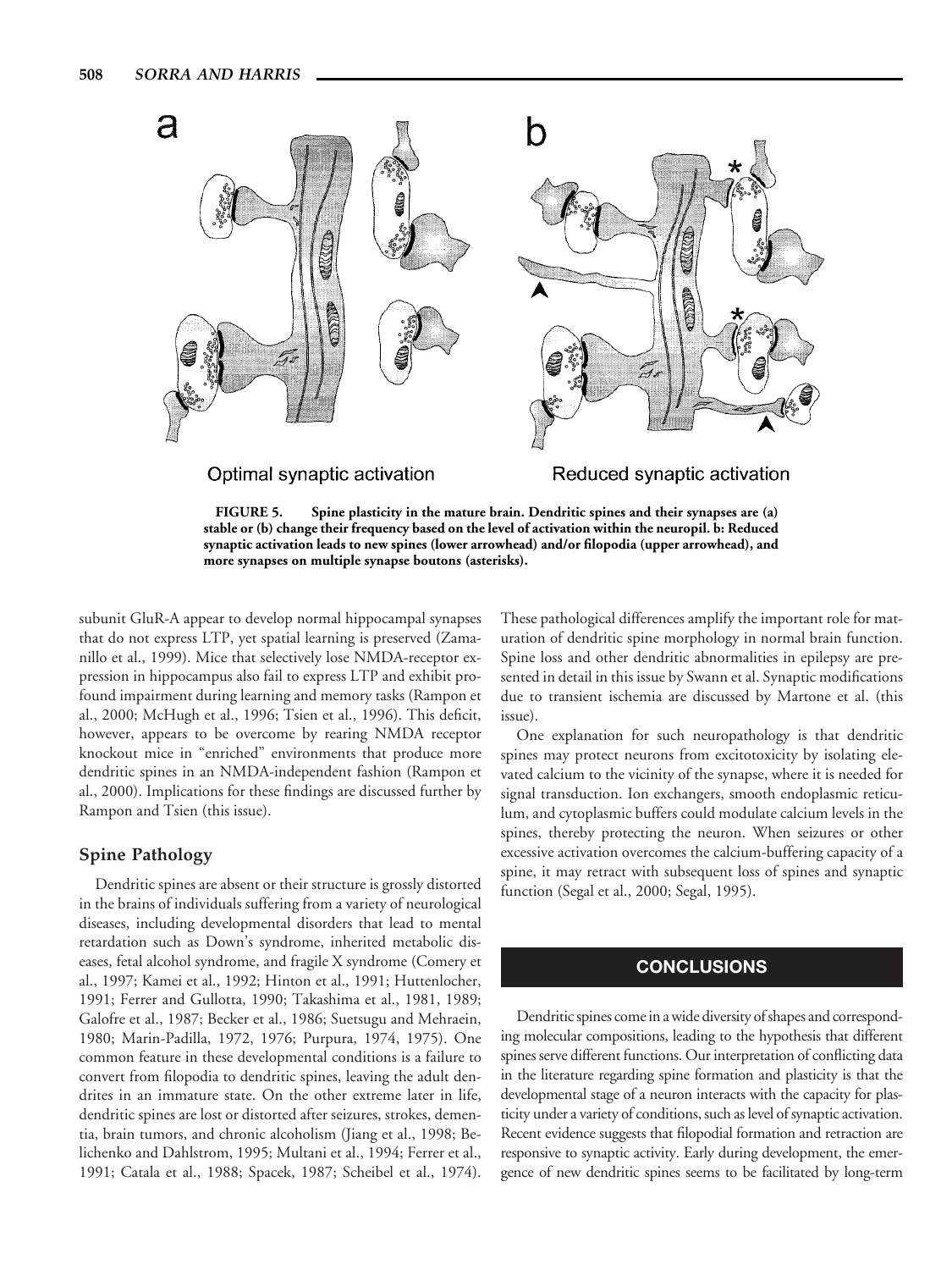potentiation. In contrast, dendritic spines proliferate on mature neurons, when synaptic activity is reduced or blocked. Potentiation may selectively preserve those spines with strengthened synapses, while excessive activation eliminates mature spines. With regard to future research on dendritic spines, further studies are needed to establish for how long newly formed dendritic spines and their synapses remain structurally intact before they are incorporated into a functional network or eliminated.

### **Acknowledgments**

Dr. John Fiala is thanked for helpful comments on the manuscript and for preparing Figures 3A and 4. Dr. Josef Spacek is also thanked for providing the reconstructions shown in Figure 2 and Figure 3E. We thank Karen Szumowski for artistic help on Figure 5. This work was supported by NIH grants NS21184, NS33574, and MH/DA 57351, funded jointly by NIMH, NIDA, and NASA to (K.M.H.).

## **REFERENCES**

- Baude A, Nusser Z, Molnar E, McIlhinney RA, Somogyi P. 1995. Highresolution immunogold localization of AMPA type glutamate receptor subunits at synaptic and non-synaptic sites in rat hippocampus. Neuroscience 69:1031–1055.
- Becker LE, Armstrong DL, Chan F. 1986. Dendritic atrophy in children with Down's syndrome. Ann Neurol 20:520–526.
- Belichenko PV, Dahlstrom A. 1995. Studies on the 3-dimensional architecture of dendritic spines and varicosities in human cortex by confocal laser scanning microscopy and Lucifer yellow microinjections. J Neurosci Methods 57:55–61.
- Berridge MJ. 1998. Neuronal calcium signaling. Neuron 21:13–26.
- Bliss TV, Collingridge GL. 1993. A synaptic model of memory: long-term potentiation in the hippocampus. Nature 361:31–39.
- Bliss TV, Lomo T. 1973. Long-lasting potentiation of synaptic transmission in the dentate area of the anaesthetized rabbit following stimulation of the perforant path. J Physiol (Lond) 232:331–356.
- Brakeman PR, Lanahan AA, O'Brien R, Roche K, Barnes CA, Huganir RL, Worley PF. 1997. Homer: a protein that selectively binds metabotropic glutamate receptors. Nature 386:284–288.
- Brandon JG, Coss RG. 1982. Rapid dendritic spine stem shortening during one-trial learning: the honeybee's first orientation flight. Brain Res 252:51–61.
- Brenman JE, Christopherson KS, Craven SE, McGee AW, Bredt DS. 1996. Cloning and characterization of postsynaptic density 93, a nitric oxide synthase interacting protein. J Neurosci 16:7407–7415.
- Catala I, Ferrer I, Galofre E, Fabregues I. 1988. Decreased numbers of dendritic spines on cortical pyramidal neurons in dementia. A quantitative Golgi study on biopsy samples. Hum Neurobiol 6:255–259.
- Chicurel ME, Harris KM. 1992. Three-dimensional analysis of the structure and composition of CA3 branched dendritic spines and their synaptic relationships with mossy fiber boutons in the rat hippocampus. J Comp Neurol 325:169–182.
- Chicurel ME, Terrian DM, Potter H. 1993. mRNA at the synapse: analysis of a synaptosomal preparation enriched in hippocampal dendritic spines. J Neurosci 13:4054–4063.
- Cho KO, Hunt CA, Kennedy MB. 1992. The rat brain postsynaptic density fraction contains a homolog of the Drosophila discs-large tumor suppressor protein. Neuron 9:929–942.
- Cohen RS, Chung SK, Pfaff DW. 1985. Immunocytochemical localization of actin in dendritic spines of the cerebral cortex using colloidal gold as a probe. Cell Mol Neurobiol 5:271–284.
- Comery TA, Harris JB, Willems PJ, Oostra BA, Irwin SA, Weiler IJ, Greenough WT. 1997. Abnormal dendritic spines in fragile X knockout mice: maturation and pruning deficits. Proc Natl Acad Sci USA 94:5401–5404.
- Dailey ME, Smith SJ. 1996. The dynamics of dendritic structure in developing hippocampal slices. J Neurosci 16:2983–2994.
- de Zeeuw CI, Ruigrok TJ, Holstege JC, Jansen HG, Voogd J. 1990. Intracellular labeling of neurons in the medial accessory olive of the cat: II. Ultrastructure of dendritic spines and their GABAergic innervation. J Comp Neurol 300:478–494.
- Drakew A, Muller M, Gahwiler BH, Thompson SM, Frotscher M. 1996. Spine loss in experimental epilepsy: quantitative light and electron microscopic analysis of intracellularly stained CA3 pyramidal cells in hippocampal slice cultures. Neuroscience 70:31–45.
- Engert F, Bonhoeffer T. 1999. Dendritic spine changes associated with hippocampal long-term synaptic plasticity. Nature 399:66–70.
- Fagni L, Chavis P, Ango F, Bockaert J. 2000. Complex interactions between mGluRs, intracellular  $Ca2+$  stores and ion channels in neurons. Trends Neurosci 23:80–88.
- Ferrer I, Gullotta F. 1990. Down's syndrome and Alzheimer's disease: dendritic spine counts in the hippocampus. Acta Neuropathol (Berl) 79:680–685.
- Ferrer I, Roig C, Espino A, Peiro G, Matias Guiu X. 1991. Dementia of frontal lobe type and motor neuron disease. A Golgi study of the frontal cortex. J Neurol Neurosurg Psychiatry 54:932–934.
- Fiala JC, Harris KM. 1999. Dendrite structure. In: Stuart G, Hausser M, editor. Dendrites. Oxford: Oxford University Press. p 1–34.
- Fiala JC, Feinberg M, Popov V, Harris KM. 1998. Synaptogenesis via dendritic filopodia in developing hippocampal area CA1. J Neurosci 18:8900–8911.
- Galofre E, Ferrer I, Fabregues I, Lopez-Tejero D. 1987. Effects of prenatal ethanol exposure on dendritic spines of layer V pyramidal neurons in the somatosensory cortex of the rat. J Neurol Sci 81:185–195.
- Gerfen CR. 1988. Synaptic organization of the striatum. J Electron Microsc Tech 10:265–281.
- Groves PM, Linder JC, Young SJ. 1994. 5-hydroxydopamine-labeled dopaminergic axons: three-dimensional reconstructions of axons, synapses and postsynaptic targets in rat neostriatum. Neuroscience 58: 593–604.
- Guthrie PB, Segal M, Kater SB. 1991. Independent regulation of calcium revealed by imaging dendritic spines. Nature 354:76–80.
- Halpain S, Hipolito A, Saffer L. 1998. Regulation of F-actin stability in dendritic spines by glutamate receptors and calcineurin. J Neurosci 18:9835–9844.
- Harris KM, Kater SB. 1994. Dendritic spines: cellular specializations imparting both stability and flexibility to synaptic function. Annu Rev Neurosci 17:341–371.
- Harris KM, Stevens JK. 1989. Dendritic spines of CA 1 pyramidal cells in the rat hippocampus: serial electron microscopy with reference to their biophysical characteristics. J Neurosci 9:2982–2997.
- Harris KM, Jensen FE, Tsao B. 1992. Three-dimensional structure of dendritic spines and synapses in rat hippocampus (CA1) at postnatal day 15 and adult ages: implications for the maturation of synaptic physiology and long-term potentiation. J Neurosci 12:2685–2705.
- Hinton VJ, Brown WT, Wisniewski K, Rudelli RD. 1991. Analysis of neocortex in three males with the fragile X syndrome. Am J Med Genet 41:289–294.
- Huttenlocher PR. 1991. Dendritic and synaptic pathology in mental retardation. Pediatr Neurol 7:79–85.
- Jiang M, Lee CL, Smith KL, Swann JW. 1998. Spine loss and other persistent alterations of hippocampal pyramidal cell dendrites in a model of early-onset epilepsy. J Neurosci 18:8356–8368.
- Kaech S, Fischer M, Doll T, Matus A. 1997. Isoform specificity in the relationship of actin to dendritic spines. J Neurosci 17:9565–9572.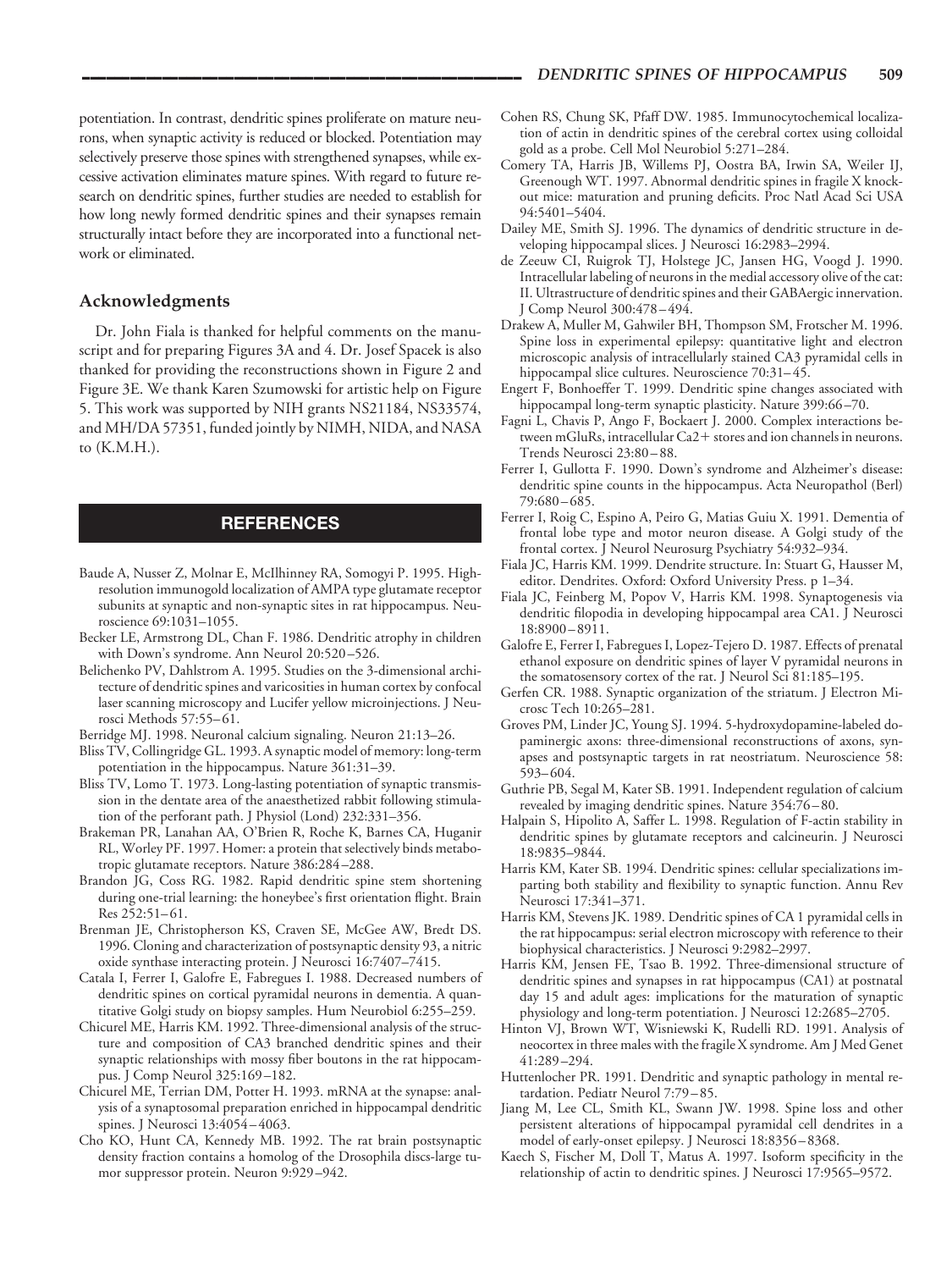- Kamei A, Takashima S, Chan F, Becker LE. 1992. Abnormal dendritic development in maple syrup urine disease. Pediatr Neurol 8:145–147.
- Keenan CL, Coss R, Koopowitz H. 1981. Cytoarchitecture of primitive brains: Golgi studies in flatworms. J Comp Neurol 195:697–716.
- Kennedy MB. 1998. Signal transduction molecules at the glutamatergic postsynaptic membrane. Brain Res Brain Res Rev 26:243–257.
- Kim E, Cho KO, Rothschild A, Sheng M. 1996. Heteromultimerization and NMDA receptor-clustering activity of Chapsyn-110, a member of the PSD-95 family of proteins. Neuron 17:103–113.
- Kim E, Naisbitt S, Hsueh YP, Rao A, Rothschild A, Craig AM, Sheng M. 1997. GKAP, a novel synaptic protein that interacts with the guanylate kinase-like domain of the PSD-95/SAP90 family of channel clustering molecules. J Cell Biol 136:669–678.
- Kim JH, Huganir RL. 1999. Organization and regulation of proteins at synapses [published erratum appears in Curr Opin Cell Biol 1999; 11(3):407–408]. Curr Opin Cell Biol 11:248–254.
- Kirov SA, Harris KM. 1999. Dendrites are more spiny on mature hippocampal neurons when synapses are inactivated. Nat Neurosci 2:878–883.
- Kirov SA, Sorra KE, Harris KM. 1999. Slices have more synapses than perfusion-fixed hippocampus from both young and mature rats. Neurosci 19:2876–2886.
- Kistner U, Wenzel BM, Veh RW, Cases-Langhoff C, Garner AM, Appeltauer U, Voss B, Gundelfinger ED, Garner CC. 1993. SAP90, a rat
- Korkotian E, Segal M. 1999. Bidirectional regulation of dendritic spine dimensions by glutamate receptors. Neuroreport 10:2875–2877.
- Kornau HC, Schenker LT, Kennedy MB, Seeburg PH. 1995. Domain interaction between NMDA receptor subunits and the postsynaptic density protein PSD-95. Science 269:1737–1740.
- Lau LF, Mammen A, Ehlers MD, Kindler S, Chung WJ, Garner CC, Huganir RL. 1996. Interaction of the N-methyl-D-aspartate receptor complex with a novel synapse-associated protein, SAP102. J Biol Chem 271:21622–21628.
- Lendvai B, Stern EA, Chen B, Svoboda K. 2000. Experience-dependent plasticity of dendritic spines in the developing rat barrel cortex in vivo [see comments]. Nature 404:876–881.
- Leonard AS, Davare MA, Horne MC, Garner CC, Hell JW. 1998. SAP97 is associated with the alpha-amino-3-hydroxy-5-methylisoxazole-4 propionic acid receptor GluR1 subunit. J Biol Chem 273:19518– 19524.
- Lisman JE, Harris KM. 1993. Quantal analysis and synaptic anatomy integrating two views of hippocampal plasticity. Trends Neurosci 16: 141–147.
- Lujan R, Nusser Z, Roberts JD, Shigemoto R, Somogyi P. 1996. Perisynaptic location of metabotropic glutamate receptors mGluR1 and mGluR5 on dendrites and dendritic spines in the rat hippocampus. Eur J Neurosci 8:1488–1500.
- Mackenzie PJ, Kenner GS, Prange O, Shayan H, Umemiya M, Murphy TH. 1999. Ultrastructural correlates of quantal synaptic function at single CNS synapses. J Neurosci 19:13.
- Majewska A, Brown E, Ross J, Yuste R. 2000. Mechanisms of calcium decay kinetics in hippocampal spines: role of spine calcium pumps and calcium diffusion through the spine neck in biochemical compartmentalization. J Neurosci 20:1722–1734.
- Malenka RC, Nicoll RA. 1999. Long-term potentiation—a decade of progress? Science 285:1870–1874.
- Maletic-Savatic M, Malinow R, Svoboda K. 1999. Rapid dendritic morphogenesis in CA1 hippocampal dendrites induced by synaptic activity [see comments]. Science 283:1923–1927.
- Marin-Padilla M. 1972. Structural abnormalities of the cerebral cortex in human chromosomal aberrations: a Golgi study. Brain Res 44:625– 629.
- Marin-Padilla M. 1976. Pyramidal cell abnormalities in the motor cortex of a child with Down's syndrome. A Golgi study. J Comp Neurol 167:63–81.
- Markham JA, Fifkova E. 1986. Actin filament organization within dendrites and dendritic spines during development. Brain Res 392:263– 269.
- Matus A, Ackermann M, Pehling G, Byers HR, Fujiwara K. 1982. High actin concentrations in brain dendritic spines and postsynaptic densities. Proc Natl Acad Sci USA 79:7590–7594.
- McHugh TJ, Blum KI, Tsien JZ, Tonegawa S, Wilson MA. 1996. Impaired hippocampal representation of space in CA1-specific NMDAR1 knockout mice [see comments]. Cell 87:1339–1349.
- Muller BM, Kistner U, Kindler S, Chung WJ, Kuhlendahl S, Fenster SD, Lau LF, Veh RW, Huganir RL, Gundelfinger ED, Garner CC. 1996. SAP102, a novel postsynaptic protein that interacts with NMDA receptor complexes in vivo. Neuron 17:255–265.
- Muller W, Connor JA. 1991. Dendritic spines as individual neuronal compartments for synaptic Ca2+ responses. Nature  $354:73-76$ .
- Multani P, Myers RH, Blume HW, Schomer DL, Sotrel A. 1994. Neocortical dendritic pathology in human partial epilepsy: a quantitative Golgi study. Epilepsia 35:728–736.
- Nusser Z, Lujan R, Laube G, Roberts JD, Molnar E, Somogyi P. 1998. Cell type and pathway dependence of synaptic AMPA receptor number and variability in the hippocampus. Neuron 21:545–559.
- Ohtsuka T, Nakanishi H, Ikeda W, Satoh A, Momose Y, Nishioka H, Takai Y. 1998. Nexilin: a novel actin filament-binding protein localized at cell-matrix adherens junction. J Cell Biol 143:1227–1238.
- Papa M, Segal M. 1996. Morphological plasticity in dendritic spines of cultured hippocampal neurons. Neuroscience 71:1005–1011.
- Popov VI, Bocharova LS, Bragin AG. 1992. Repeated changes of dendritic morphology in the hippocampus of ground squirrels in the course of hibernation. Neuroscience 48:45-51.
- Purpura DP. 1974. Dendritic spine "dysgenesis" and mental retardation. Science 186:1126–1128.
- Purpura DP. 1975. Dendritic differentiation in human cerebral cortex: normal and aberrant developmental patterns. Adv Neurol 12:91–134.
- Racca C, Stephenson FA, Streit P, Roberts JD, Somogyi P. 2000. NMDA receptor content of synapses in stratum radiatum of the hippocampal CA1 area. J Neurosci 20:2512–2522.
- Rampon C, Tang YP, Goodhouse J, Shimizu E, Kyin M, Tsien JZ. 2000. Enrichment induces structural changes and recovery from nonspatial memory deficits in CA1 NMDAR1-knockout mice. Nat Neurosci 3:238–244.
- Rao A, Kim E, Sheng M, Craig AM. 1998. Heterogeneity in the molecular composition of excitatory postsynaptic sites during development of hippocampal neurons in culture. J Neurosci 18:1217–1229.
- Reuter M, Gustafsson MK. 1995. The flatworm nervous system: pattern and phylogeny. Experientia 72:25–59.
- Sans N, Petralia RS, Wang YX, Blahos J II, Hell JW, Wenthold RJ. 2000. A developmental change in NMDA receptor-associated proteins at hippocampal synapses. J Neurosci 20:1260–1271.
- Sarnat HB, Netsky MG. 1985. The brain of the planarian as the ancestor of the human brain. Can J Neurol Sci 12:296–302.
- Scheibel ME, Crandall PH, Scheibel AB. 1974. The hippocampal-dentate complex in temporal lobe epilepsy. A Golgi study. Epilepsia 15:55– 80.
- Segal I, Korkotian I, Murphy DD. 2000. Dendritic spine formation and pruning: common cellular mechanisms? Trends Neurosci 23:53–57.
- Segal M. 1995. Dendritic spines for neuroprotection: a hypothesis. Trends Neurosci 18:468–471.
- Segev I, Rall W. 1988. Computational study of an excitable dendritic spine. J Neurophysiol 60:499–523.
- Segev I, Rall W. 1998. Excitable dendrites and spines: earlier theoretical insights elucidate recent direct observations. Trends Neurosci 21:453– 460.
- Shepherd GM. 1996. The dendritic spine: a multifunctional integrative unit. J Neurophysiol 75:2197–2210.
- Shi SH, Hayashi Y, Petralia RS, Zaman SH, Wenthold RJ, Svoboda K, Malinow R. 1999. Rapid spine delivery and redistribution of AMPA